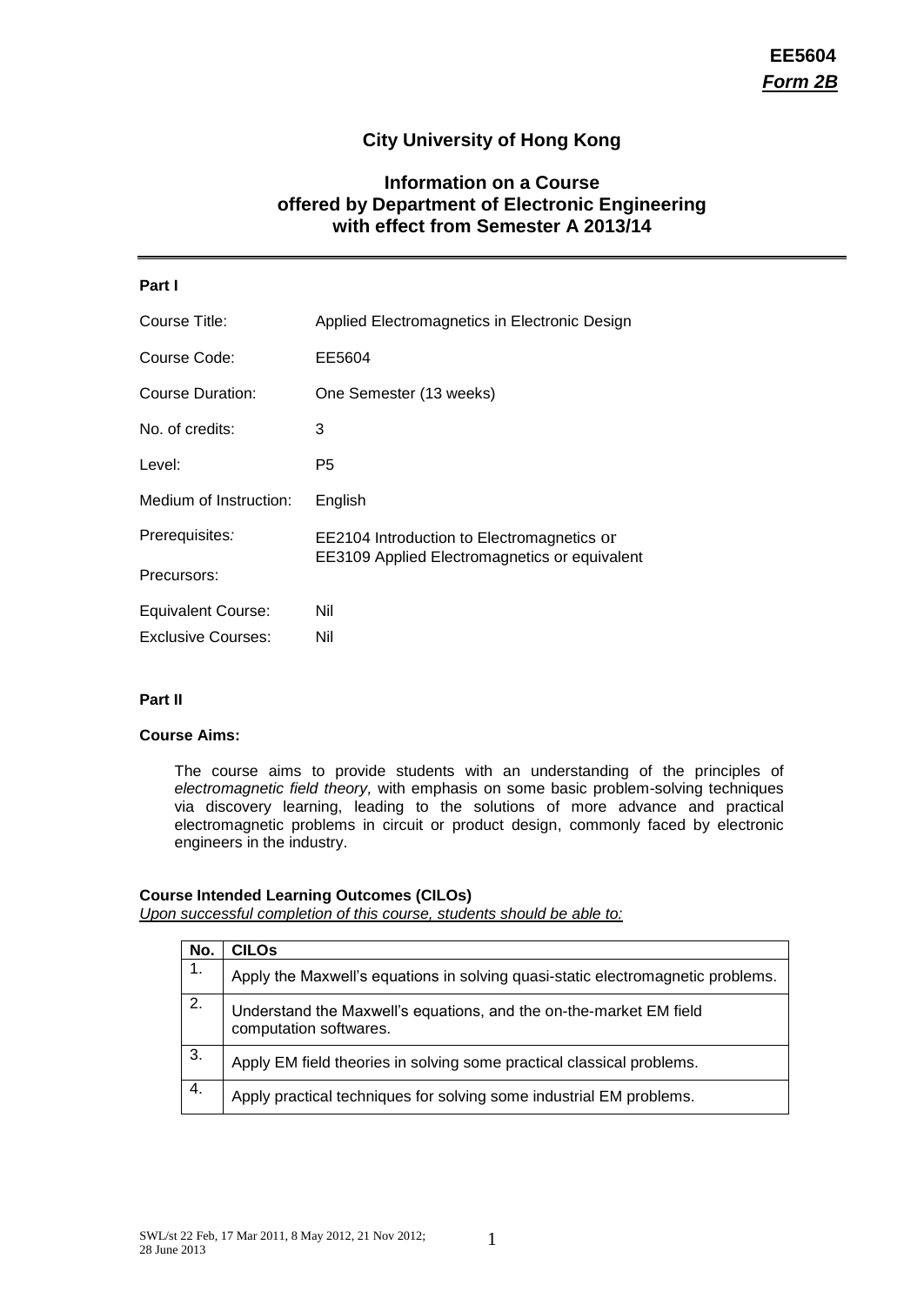#### **Teaching and learning Activities (TLAs)**

*(Indicative of likely activities and tasks designed to facilitate students' achievement of the CILOs. Final details will be provided to students in their first week of attendance in this course)*

| <b>CILO</b> | <b>Teaching and Learning Activities</b>                                                               |  |
|-------------|-------------------------------------------------------------------------------------------------------|--|
|             | 1, 2, 3, 4   Lecture, tutorial, in-class exercise, self-study, case study and laboratory<br>sessions. |  |

*The teaching method of this course is Problem-based Learning in which students learn about the approach to some EM solutions in the context of complex, multifaceted, and realistic problems. Discovery Learning Experience (DLE) is also a key to this course - with tasks assigned via the case studies of this course, and supported with regular meetings with students to assess their progress, and roadblock; students are feed-backed on their quality of their case studies for progression,*

#### Timetabling Information

| <b>Pattern</b>    | <b>Hours</b> |
|-------------------|--------------|
| Lecture:          | 39           |
| Tutorials:        |              |
| Laboratory:       |              |
| Other activities: |              |

\*Some of the lecturers will be conducted in the laboratory.

#### **Assessment Tasks/Activities**

*(Indicative of likely activities and tasks designed to assess how well the students achieve the CILOs. Final details will be provided to students in their first week of attendance in this course)*

|                              | Type of assessment tasks                      | Weighting<br><i>(if applicable)</i> |
|------------------------------|-----------------------------------------------|-------------------------------------|
| <b>Continuous Assessment</b> | Assignments, test, lab work<br>and lab report | 100%                                |

Remarks: To pass the course, students are required to obtain at least 40% of the coursework marks and a laboratory attendance of at least 75%.

#### **Grading of Student Achievement:**

| Letter<br>Grade | <b>Grade Point</b> | Grade<br><b>Definitions</b> |
|-----------------|--------------------|-----------------------------|
| A+              | 4.3                | Excellent                   |
| A               | 4.0                |                             |
| А-              | 3.7                |                             |
| B+              | 3.3                | Good                        |
| B               | 3.0                |                             |
| В-              | 2.7                |                             |
| $C+$            | 2.3                | Adequate                    |
| C<br>C-         | 2.0                |                             |
|                 | 1.7                |                             |
| D               | 1.0                | Marginal                    |
| F               | 0.0                | Failure                     |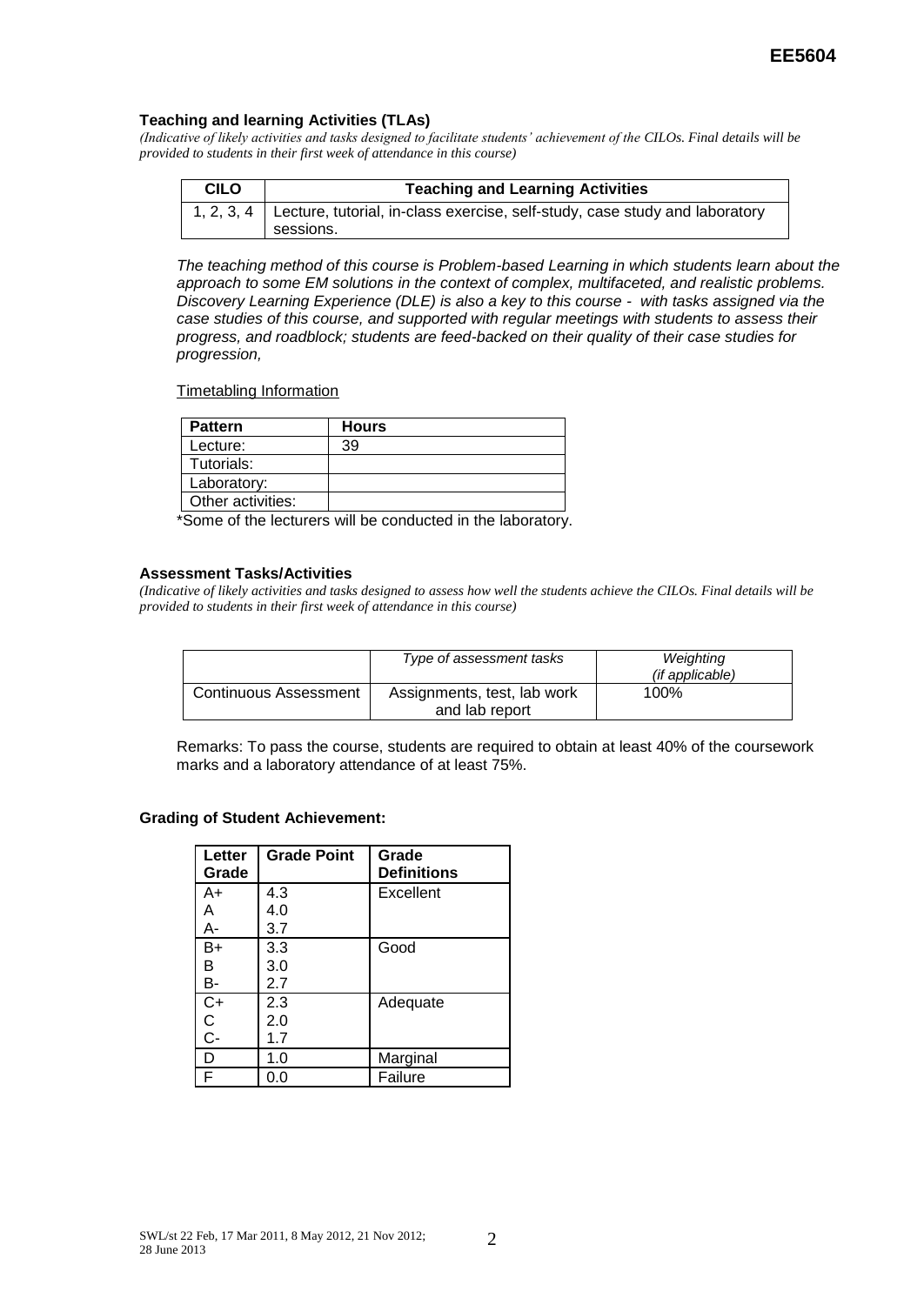## **Constructive Alignment with Programme Outcomes**

| <b>PILO</b> | How the course contribute to the specific PILO(s)                                                                                                                                                                                                                                                                                                                                                                       |
|-------------|-------------------------------------------------------------------------------------------------------------------------------------------------------------------------------------------------------------------------------------------------------------------------------------------------------------------------------------------------------------------------------------------------------------------------|
| 1,2,3,4     | The application of EM field to engineering problems is central to the aim<br>of this course. Students are encouraged to develop the ability to<br>integrate their learning into a real-world design in Applied<br>Electromagnetics.                                                                                                                                                                                     |
| 2,3,4,5     | Students are required to complete an assignment/case study designed<br>to gain practical hands-on experience and to reflect what they have<br>learned on how computational electromagnetic field in some practical<br>problems, including analytical approach using Maxwell's Equations and<br>Wave equations, to the use of more advance commercial available EM<br>simulation tools such as IE3D, Fidelity, and HFSS. |

# **Part III**

# **Keyword Syllabus:**

### Fundamental of Electromagnetic Field ( 5 weeks)

Revision and applications of Coulomb's law. Gauss's law. Ampere's law. Biot-Savart law. Maxwell's Equations. Wave propagation, Boundary conditions and equations,.

Field evaluation of Static Electric field, Static Magnetic Field, and Quasi-Static Electromagnetic Field, Time varying Electromagnetic Field.

### Common EM problems in electronic design industry. ( 2 weeks)

Mutual coupling in traces of PCBs, Radiation problem in PCB, Numerical methods and tools for solving Electromagnetic Field problems ( 3 weeks)

Method of Moment, Finite-different method, Finite-Different-Time Domain Method, Finite-element method, Introduction to software IE3D, Fidelity, and HFSS.

EM techniques in solving industry EM problems ( 3 weeks) Grounding, filtering, shielding, impendence matching, and coupling in traces of PCB.

### **Related Links and References**

- [Department of Electronic Engineering](http://www.cityu.edu.hk/ee)
- <http://www.mentor.com/electromagnetic-simulation/>
- **"Fundamentals of Applied Electromagnetics"** by Fawwaz Ulaby, Prentice Hall
- **"Electromagnetics"** by John Kraus, McGraw Hill.

### **Examples of Case Studies :**

**Students are assigned with case studies for creating their owned EM models, using either analytical approaches or advance commercial available EM simulation tools in solving some practical problems in:**

- 1. L,R,C of traces of PCB –circuit modeling, using simple circuit equations for PCB design purpose.
- 2. Mutual capacitance and mutual inductance of traces of PCB –circuit modeling, using simple circuit equations for cross talk, and cross coupling of digital PCB design purpose.
- 3. Comparison of analytical outcomes with Empirical equations, e.g. 3W rules, 10H rules of PCB designs.
- 4. Shielding effectiveness of various materials using wave propagation equations.
- 5. Calculation of shielding effectiveness, of casing with aperture using simple numerical approach driving from *Possions*' Equations.